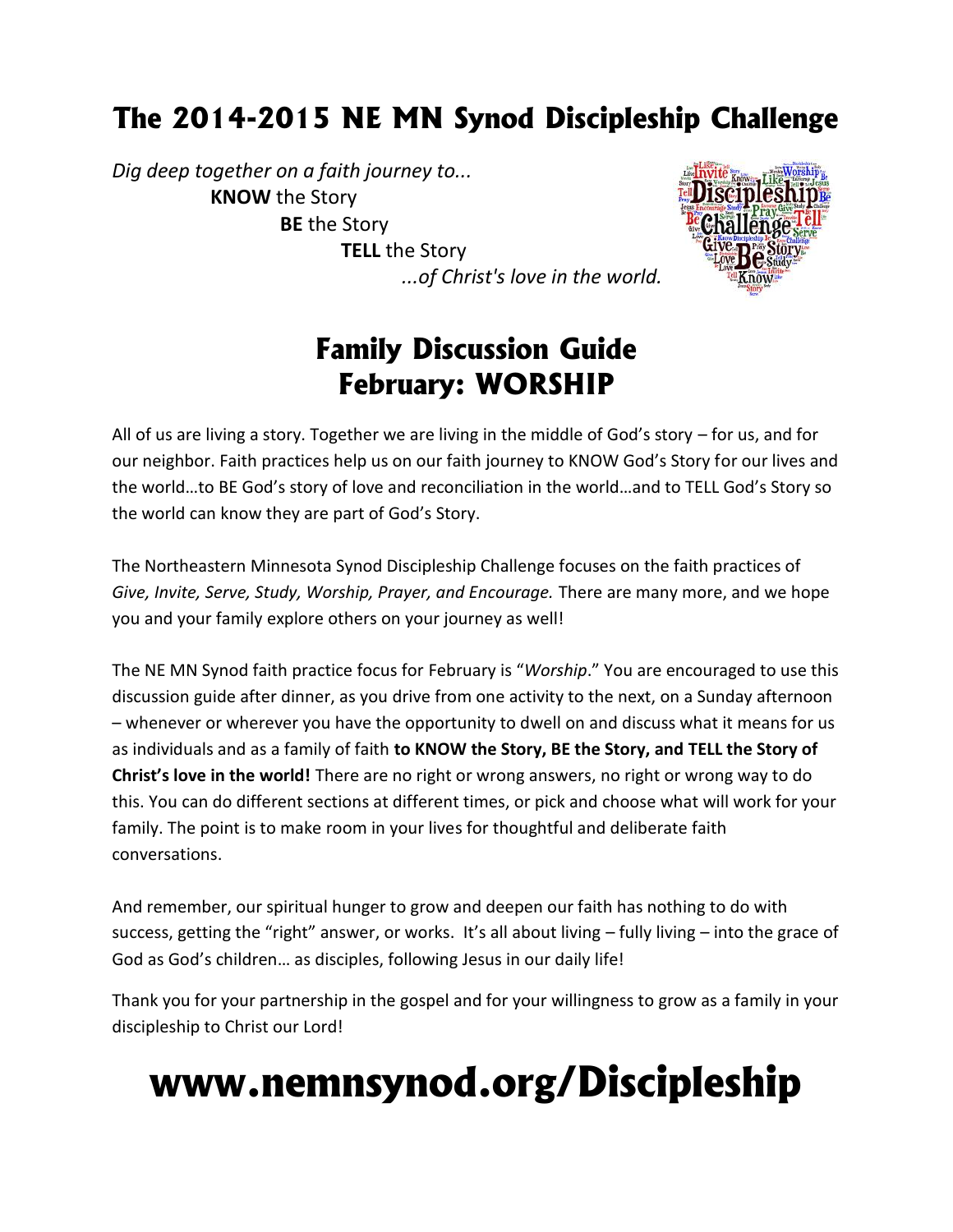# **NE MN Synod Discipleship Challenge:**

## **KNOW…BE…TELL the Story! February 2015 Family Discussion Guide: WORSHIP**

## **KNOW the Story: How is the faith practice "worship" part of God's Story?**

Read 1 Chronicles 16:28-30a:

*"Ascribe to the Lord, O families of the peoples, ascribe to the Lord glory and strength! Ascribe to the Lord the glory due his name; bring an offering and come before him! Worship the Lord in the splendor of holiness; tremble before him, all the earth."*

Worship by definition means to "to bow down" – "to give worth." Worship is one way we show honor to and love for God. Worship is a way we take time to be in God's presence and focus on our relationship with God. There are examples of God's people worshipping God throughout both the Old and New Testament. There are commands to worship and instructions on how to worship throughout our Biblical story.

As God's disciples we can worship God on our own, but we are also called to come together as the family of God to worship.

Worship usually includes four things: a chance to gather, an opportunity to hear God's Word, a chance to respond to and celebrate God's Word, and a call/blessing that sends us out into the world to live out our faith. In worship we: GATHER, HEAR, CELEBRATE, and SEND.

As Christian families, we make a commitment to attend worship within our faith community. We also seek out opportunities to worship as a family in our homes and throughout our daily lives.

## **BE the Story:** *How has the faith practice "worship" been part of my Story, my faith journey?*

Discuss:

How do you worship as a family? Do you attend worship services at your church together? Why or why not?

Do you ever worship together beyond the worship service at your church? How?

Why do you think worship is important? What makes you want to worship? What keeps you from worship?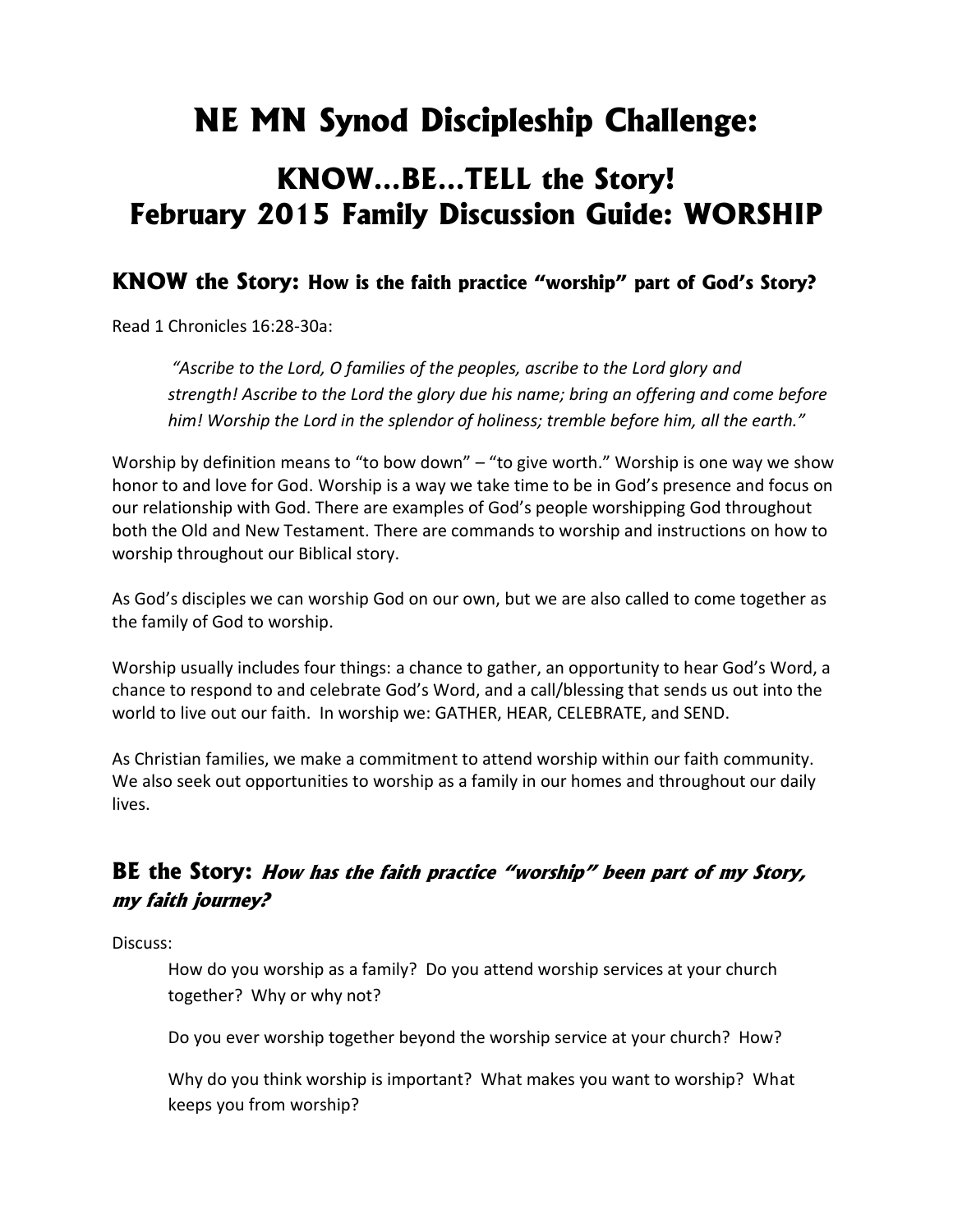In many of the Biblical stories, people create a worship space or an altar to remind them to praise and honor God. While some Bible stories involve the elaborate creation of a tabernacle, other stories recount the building of an altar with ordinary rocks stacked together. Sometimes we need a physical reminder to worship and a defined space to gather around and make time for worship as a family.

Find a shoebox. As a family, assemble small objects to build a "worship space/altar." All items must fit in the shoebox. Maybe you find rocks, maybe you include a candle or small cross.

Once your items are selected, choose a family member to be responsible for picking the space and time for a family worship. Maybe they decide it will be after dinner the next day or maybe they decide you will worship in the car on the way home from school. Maybe the space they choose is the dining room table, maybe they set up in the middle of the big bed, maybe outside under a tree. We can worship God anywhere. They should then set up the items in the shoe box at the time and in the space they decided. Then they should gather everyone around that space.

At that time and in that space, take part in a short worship together.

## **FAMILY WORSHIP TIME:**

#### **GATHER:**

Share the peace with each other –

- Create a special handshake
- Give a high 5
- Share a group hug
- Hold hands and pass a squeeze around the circle

Prepare your heart for worship-

- Hold your hands in the shape of a heart (curl the fingers on both hands and put your hands together to make an "m" shape – then touch your thumbs together)
- You may choose to sing a song together. You could sing this short chorus to the tune of "Mary has a Little Lamb" – "Prepare our hearts to worship you, worship you, worship you. Prepare our hearts to worship you in all we say and do."
- Take one minute to be totally still and quiet, focusing on your heart shaped hands. Remember God's love for you, give thanks, and ask God to help you open your heart to God's presence in this worship time.

Confession and Forgiveness –

- Hold your heart shaped hands to your mouth and consider or whisper anything you would like to confess and ask God's forgiveness for.
- Open your hands God has let go of your sins reach out to the person on each side of you and use your thumb to make the sign of the cross on their forehead and saying "Your are forgiven and you are loved."

Prayer –

• Invite someone in your family to say a quick prayer thanking God for the day and the opportunity to be together in worship.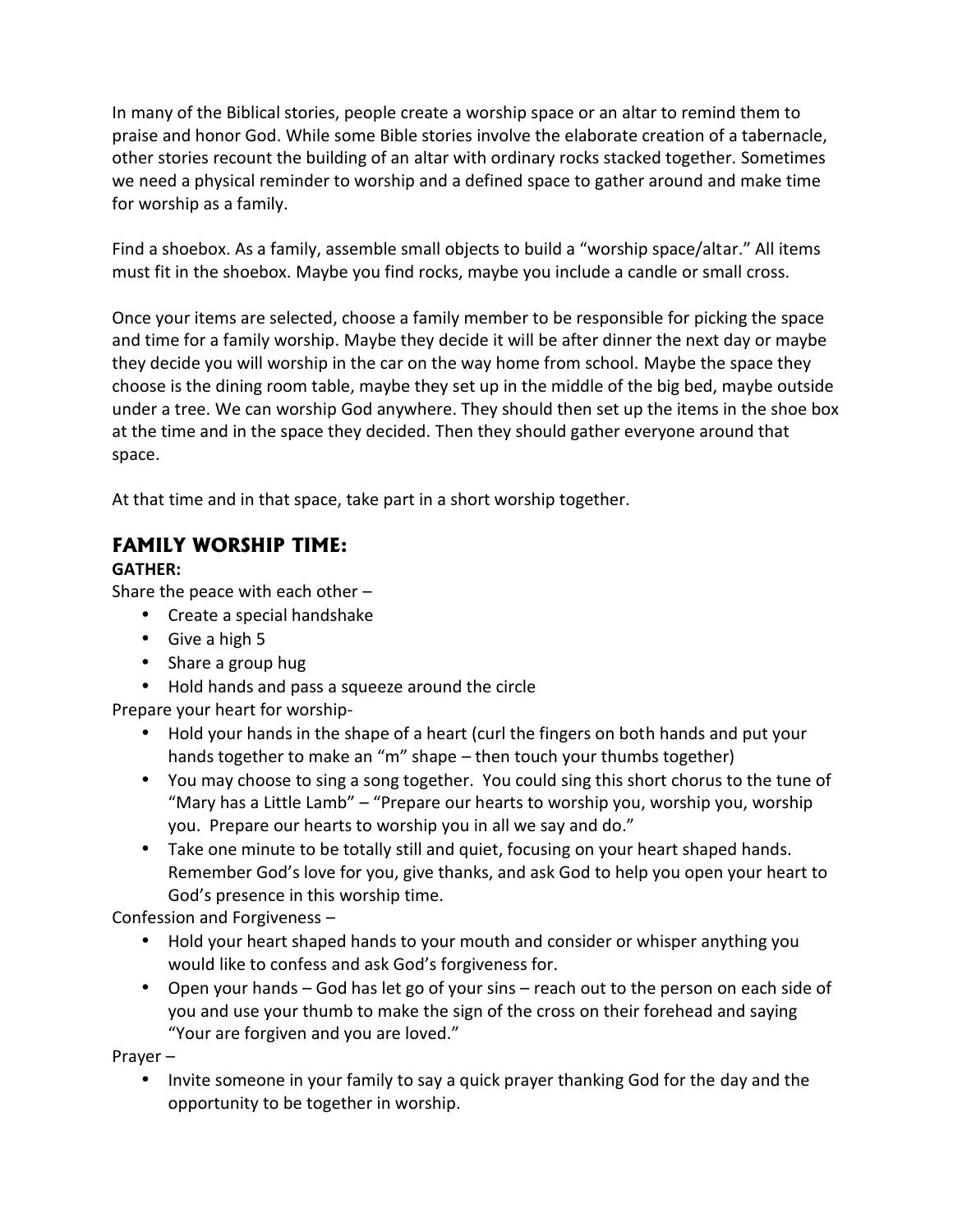#### **HEAR GOD'S WORD:**

Select a Psalm –

Divide into two groups and take turns reading every other verse.

Select a Bible story from a Children's Bible –

- Read/Act out the Bible story together as a family.
- Ask: If you were the Pastor today, what is one thing you would tell people about this story? What do you think is something God is saying to us in this Bible story? After reading this story, what do we need to thank God for?

#### **CELEBRATE THE WORD:**

Sing a Song –

• Is there a song you all know that you can sing together? Maybe you always sing "Jesus Loves Me" or this short chorus to the tune of "Mary Had a Little Lamb". "Thank you my God for this day, for this day, for this day. Thank you my God for this day, we worship and we praise." Maybe the scripture reading makes you think of a song you would like to sing.

Take an offering –

- Use your shoebox invite every member to put in an offering in the shoebox as a way to worship God.
	- o Maybe you each take a moment to lay your hands in the box and remember you are offering your hands back to God for God's work this day.
	- o Maybe you decide you will collect coins for World Hunger.
	- o Maybe your offering involves taking a piece of paper and writing a
	- o word of praise to God and putting those in the shoebox.

Pray –

 Give everyone a chance to lift up their prayer to God. This can be as simple as asking: What are you thankful for? What do you need help with? Who else would you like to pray for? Give everyone a chance to share and then simply say "Amen." God has heard your prayers.

Pray The Lord's Prayer together.

#### **SEND:**

Bless each other –

 One person should say "Go in peace" and take someone's right hand in their right hand. Then they say "Serve the Lord" and take the same person's left hand in their left hand. Their partner then responds "Thanks be to God" and they should both throw their hands up in the air. Take time to do this with everyone in your family.

Box up your altar and choose the next family member who will select a time and space to set up the altar area for your next worship together.

Discuss:

What did you like about worshipping together as a family? What was hard?

How does it feel to make time and space to "give worth to", honor and praise God?